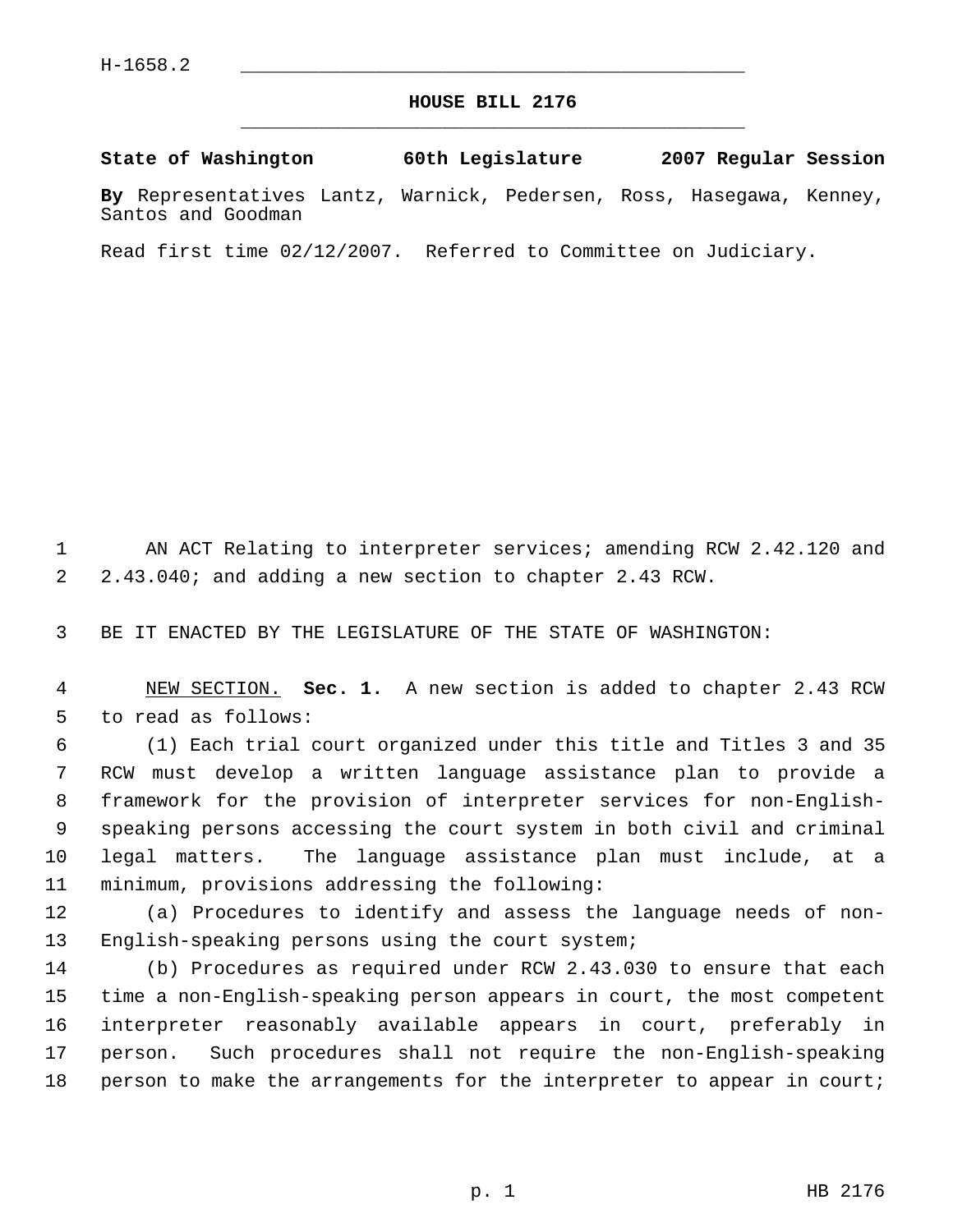(c) Procedures for notifying court users of the right to and availability of interpreter services. Such information shall be prominently displayed in the courthouse in the five foreign languages that census data indicates are predominate in the jurisdiction;

 (d) A process for providing timely communication with non-English speakers by all court employees who have regular contact with the public and meaningful access to court services, including access to services provided by the clerk's office;

 (e) Procedures for evaluating the need for translation of written materials, prioritizing those translation needs, and translating the highest priority materials. These procedures should take into account the frequency of use of forms by the language group, and the cost of 13 orally interpreting the forms;

 (f) A process for requiring and providing training to judges, court clerks, and other court staff on the requirements of the language assistance plan and how to effectively access and work with interpreters; and

 (g) A process for ongoing evaluation of the language assistance plan and monitoring of the implementation of the language assistance plan.

 (2) Each court, when developing its language assistance plan, must consult with judges, court administrators and court clerks, interpreters, and members of the community, such as domestic violence organizations, pro bono programs, courthouse facilitators, legal services programs, and/or other community groups whose members speak a language other than English.

 (3) Each court must provide a copy of its language assistance plan to the interpreter commission established by supreme court rule for approval prior to receiving state reimbursement for interpreter costs under this chapter.

 (4) Each court must provide to the administrative office of the courts by November 15, 2007, a report detailing an assessment of the need for interpreter services for non-English speakers in court-mandated classes or programs, the extent to which interpreter services are currently available for court-mandated classes or programs, and the resources that would be required to ensure that interpreters are provided to non-English speakers in court-mandated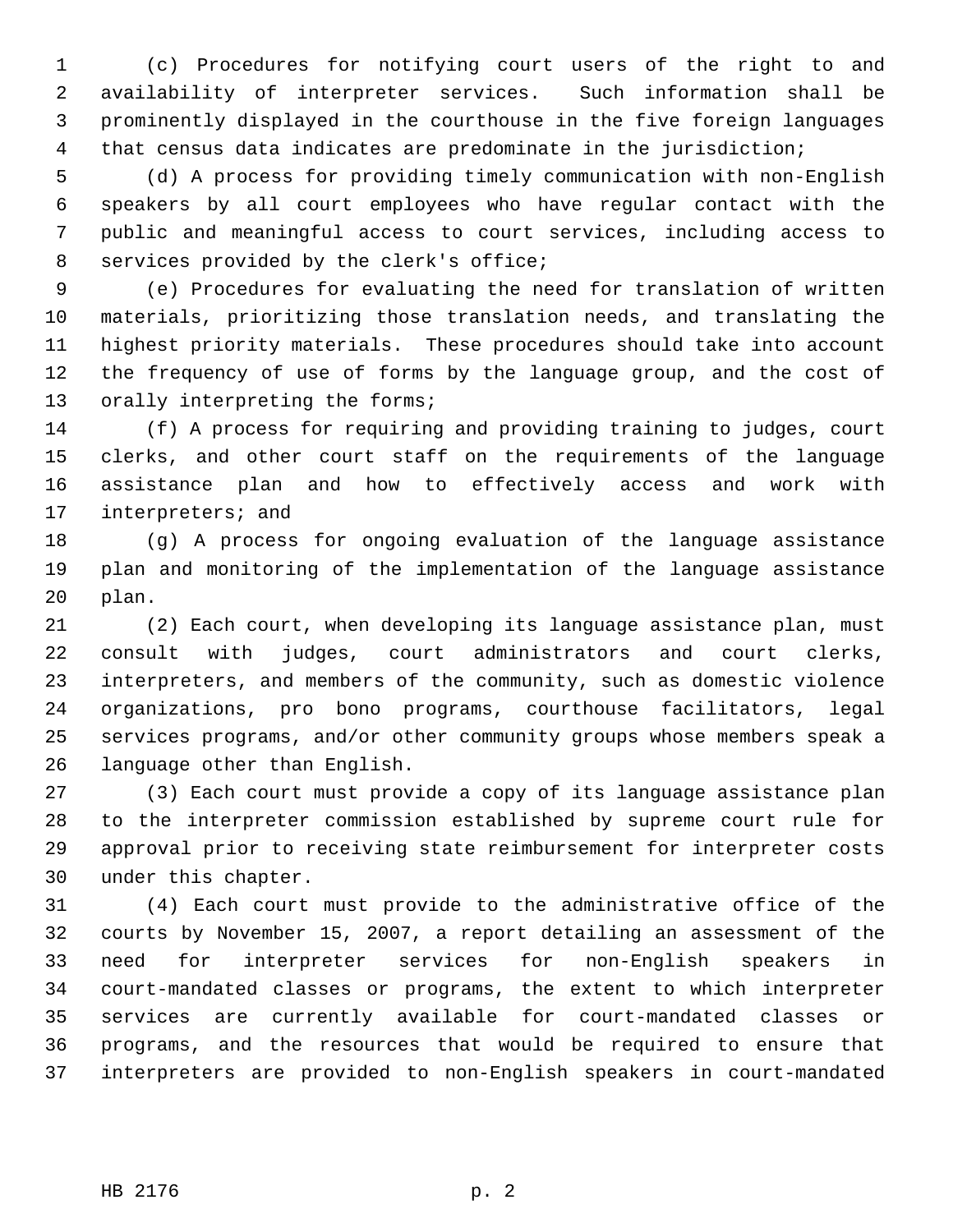classes or programs. The administrative office of the courts shall compile these reports and provide them to the appropriate committees of the legislature by December 15, 2007.

 **Sec. 2.** RCW 2.42.120 and 1985 c 389 s 12 are each amended to read as follows:

 (1) If a hearing impaired person is a party or witness at any stage of a judicial or quasi-judicial proceeding in the state or in a political subdivision, including but not limited to civil and criminal court proceedings, grand jury proceedings, proceedings before a magistrate, juvenile proceedings, adoption proceedings, mental health commitment proceedings, and any proceeding in which a hearing impaired person may be subject to confinement or criminal sanction, the appointing authority shall appoint and pay for a qualified interpreter to interpret the proceedings.

 (2) If the parent, guardian, or custodian of a juvenile brought before a court is hearing impaired, the appointing authority shall appoint and pay for a qualified interpreter to interpret the proceedings.

 (3) If a hearing impaired person participates in a program or activity ordered by a court as part of the sentence or order of disposition, required as part of a diversion agreement or deferred prosecution program, or required as a condition of probation or parole, the appointing authority shall appoint and pay for a qualified interpreter to interpret exchange of information during the program or activity.

 (4) If a law enforcement agency conducts a criminal investigation involving the interviewing of a hearing impaired person, whether as a victim, witness, or suspect, the appointing authority shall appoint and pay for a qualified interpreter throughout the investigation. Whenever a law enforcement agency conducts a criminal investigation involving the interviewing of a minor child whose parent, guardian, or custodian is hearing impaired, whether as a victim, witness, or suspect, the appointing authority shall appoint and pay for a qualified interpreter throughout the investigation. No employee of the law enforcement agency who has responsibilities other than interpreting may be appointed as the qualified interpreter.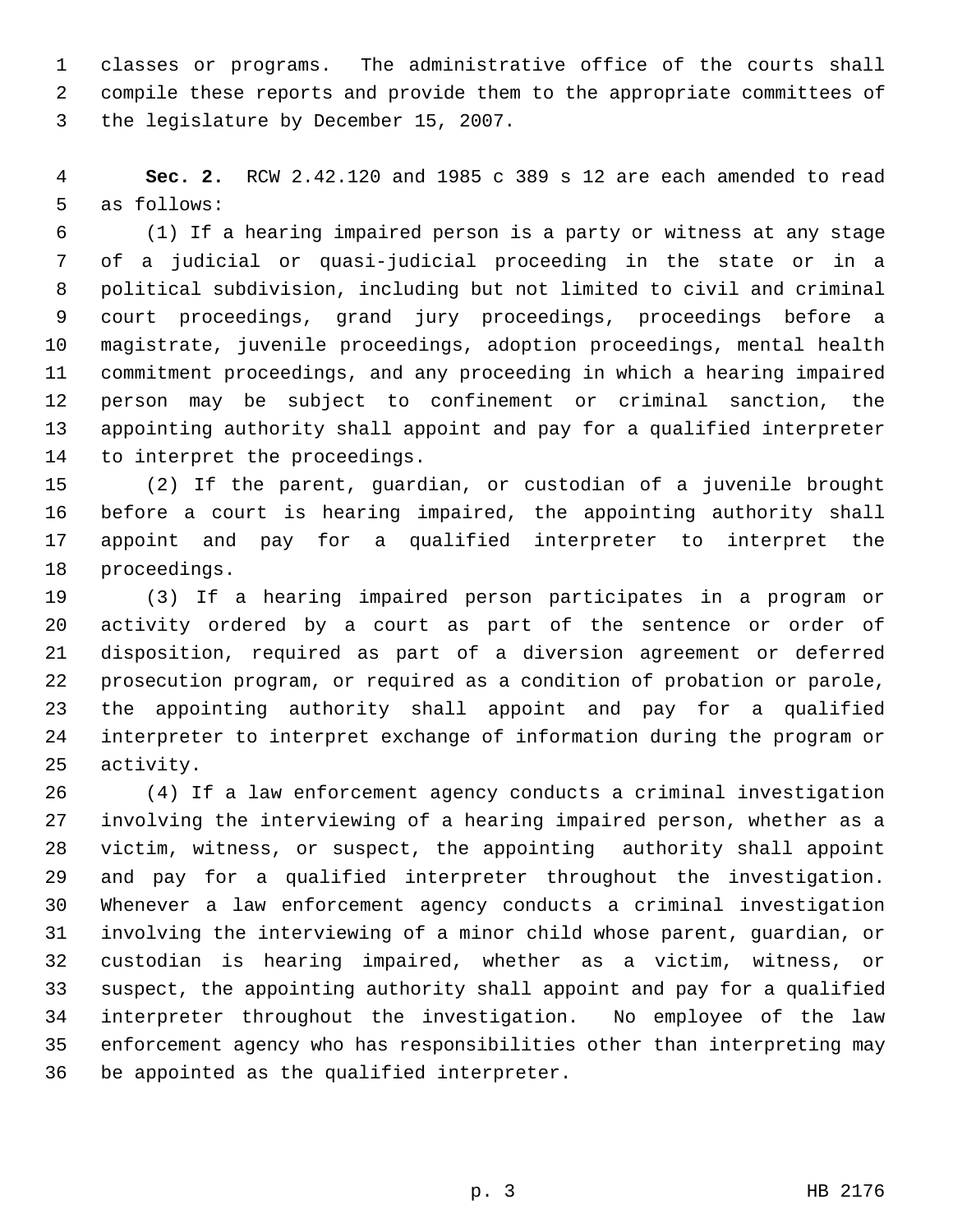(5) If a hearing impaired person is arrested for an alleged violation of a criminal law the arresting officer or the officer's supervisor shall, at the earliest possible time, procure and arrange payment for a qualified interpreter for any notification of rights, warning, interrogation, or taking of a statement. No employee of the law enforcement agency who has responsibilities other than interpreting may be appointed as the qualified interpreter.

 (6) Where it is the policy and practice of a court of this state or of a political subdivision to appoint and pay counsel for persons who are indigent, the appointing authority shall appoint and pay for a qualified interpreter for hearing impaired persons to facilitate communication with counsel in all phases of the preparation and presentation of the case.

 (7) Where a qualified interpreter is appointed for a hearing 15 impaired person by a judicial officer in a proceeding before a court 16 under subsection (1), (2), or (3) of this section in compliance with 17 the provisions of RCW 2.42.130 and 2.42.170, the state of Washington shall reimburse the appointing authority for one-half of the payment to the interpreter.

 **Sec. 3.** RCW 2.43.040 and 1989 c 358 s 4 are each amended to read as follows:

 (1) Interpreters appointed according to this chapter are entitled to a reasonable fee for their services and shall be reimbursed for actual expenses which are reasonable as provided in this section.

 (2) In all legal proceedings in which the non-English-speaking person is a party, or is subpoenaed or summoned by the appointing authority or is otherwise compelled by the appointing authority to appear, including criminal proceedings, grand jury proceedings, coroner's inquests, mental health commitment proceedings, and other legal proceedings initiated by agencies of government, the cost of providing the interpreter shall be borne by the governmental body initiating the legal proceedings.

 (3) In other legal proceedings, the cost of providing the interpreter shall be borne by the non-English-speaking person unless such person is indigent according to adopted standards of the body. In such a case the cost shall be an administrative cost of the